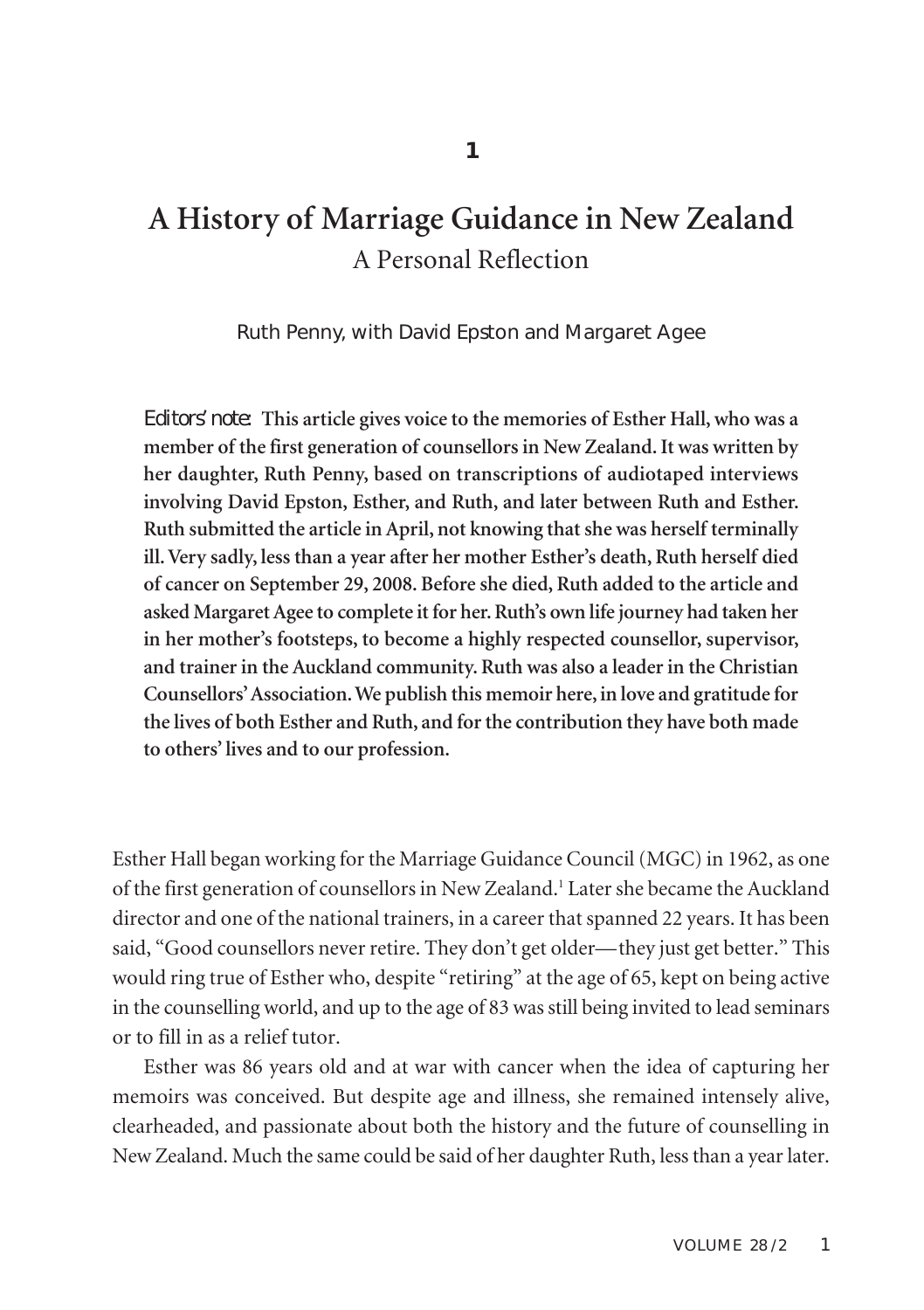Parts of this article incorporate extracts from interviews involving Esther, David Epston, and Ruth, wherein she told the story of her involvement with Marriage Guidance, which went on to play such an important part in the history of counselling here in New Zealand. Other parts use verbatims from a discussion between Esther and Ruth a few days before Esther's death. This covered aspects of her motivation and passion for her work, and the kind of legacy she wished to leave behind her.

Following Esther's death and "passing on the mantle" on November 23, 2007, and Ruth's own death on September 29, 2008, this article has become a legacy of two generations rather than one.

#### **In Esther's own words**

1962. I was 41 years old, with three children aged seven, eight, and ten. I had wanted motherhood more than anything else, and in the early sixties a woman's place was still seen to be in the home. <sup>2</sup> Social life and community involvement largely revolved around children and church, and that "should have been enough." But that wasn't the case for me.

I'd had a nursing background, but in that era you couldn't continue nursing once you were married. Being a nurse overthe time of the Second World War and following years had allowed me to make a personal and professional contribution and given me a sense of purpose much wider than was generally allowed to my generation of women and mothers. Parenting had brought fulfilment, but now, with my children growing up, I wanted to do more than that.

That opportunity came quite unexpectedly with my introduction to Marriage Guidance at an Auckland women's meeting in 1962. This group, called the Fireside Group, was made up of a number of young mothers from the local church and was focused around social contact and community involvement. Because most married women didn't work in paid employment, it was participation in these sorts of groups that provided a life outside the family and an opportunity to broaden our horizons.

Some evenings at Fireside, we would have a guest speaker who represented a community organisation or service. It was to one of these evenings that Marie Griffin, who worked for the Home and Family Centre, came and she introduced us to the plan for developing a counselling agency called Marriage Guidance (MG).

The impetus for Marriage Guidance came out of the 1954 Mazengarb report regarding youth offending. It was decided that since these children came mostly from what were referred to as "broken homes", something should be done to strengthen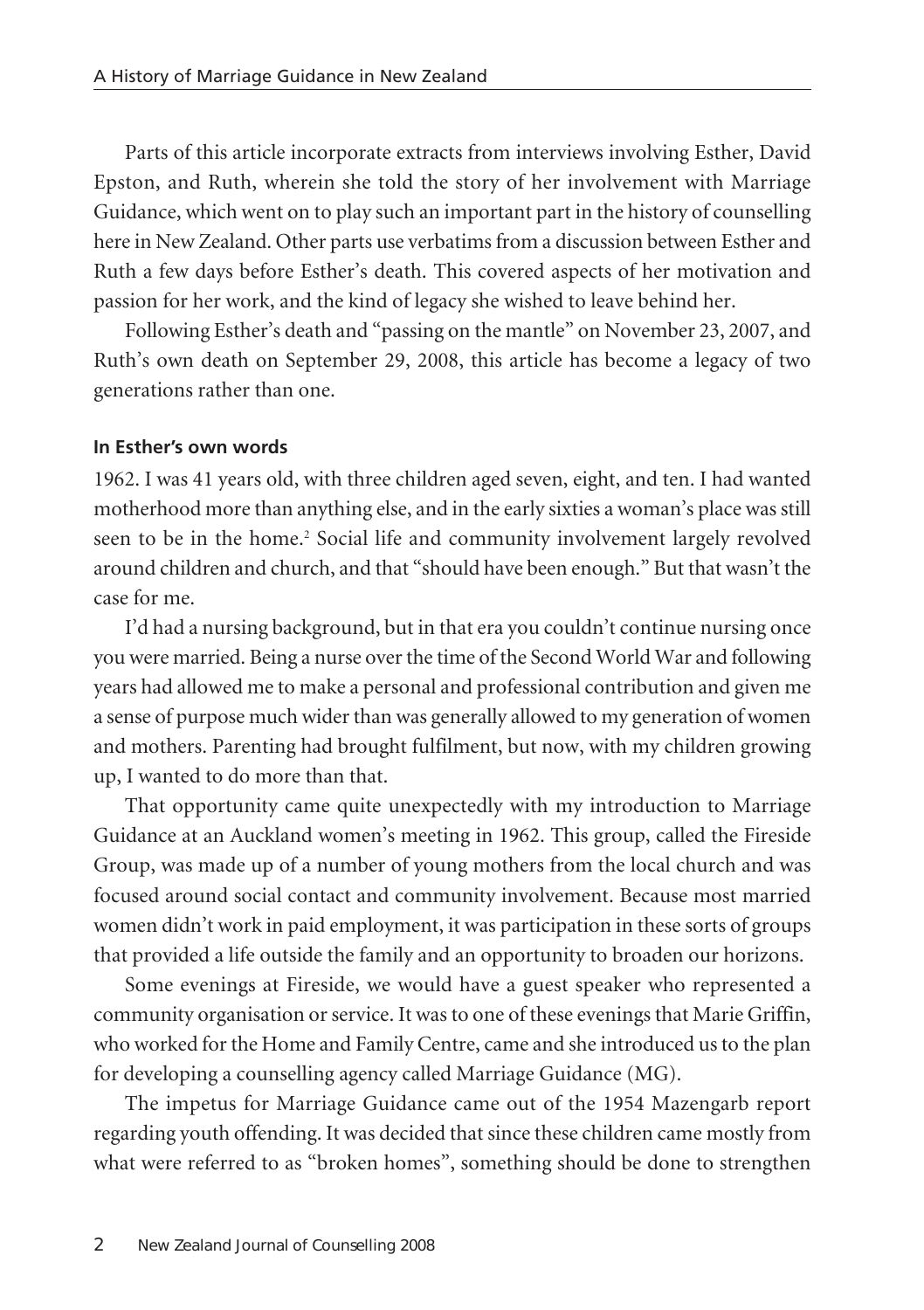nuclear families. <sup>3</sup> Pockets of committees had formed around New Zealand and a steering committee was appointed by the government to decide what could be done. This group included people such as Marie Griffin, Ralph Unger, Elsie Davidge, Ian Jenkin, Dr Stan Mirams, and Dr Jim Robb. From this group came the decision to recruit volunteers to train as counsellors. They were not to be drawn from the ranks of professionals, but to be just people who liked people, who were open to others and who were willing to learn on the job. Learning as we went was the only way we could go as there weren't really any models other than psychotherapy, psychology and psychiatry at that time. New Zealand didn't have any "counselling" as we've come to know it now. <sup>4</sup> The services of the MGC needed to be more widespread and accessible than what was currently on offer, so it really was a matter of creating a new model using "non-professional" people who would be willing to work on a volunteer basis.

It was a pretty radical move for MGC to consider training non-medical and nonprofessional people, and Carl Rogers' theories were at the basis of that. Rogers'research into the effectiveness of different models led him to believe that the ability to form quality relationships with clients was equally asimportant astechniques or professional rank. He reckoned that the personality and personal qualities of the counsellor were essential if a relationship of openness, trust and honesty was to be formed. He made links between the level of growth for the client and the level of genuineness and availability of the counsellor.

This move away from professional technique to personal availability put a whole new slant on who might make a good counsellor. Whereas once this was seen as the field of academics and professionals, Rogers introduced different criteria based on the ability to demonstrate warmth, acceptance, respect, empathy, and congruence. This opened space for a whole range of people who, like me, were intelligent enough but hadn't had the opportunity for higher education. Selection was based on who we were, not on our qualifications, or whether or not we had led conventional lives. What they were looking for were people who had come to terms with their own lives and who were open to the lives and experiences of others.

Those sorts of criteria made for a surprisingly rigorous selection process. First, there was local selection where we met with the committee, with a doctor who talked about our life experiences, and a psychiatrist who looked at our family of origin. We also went to the university where we did IQ testing to ensure that we could study at a tertiary level, and were put through a series of psychological tests like the Rorschach ink blots and MMPI. 5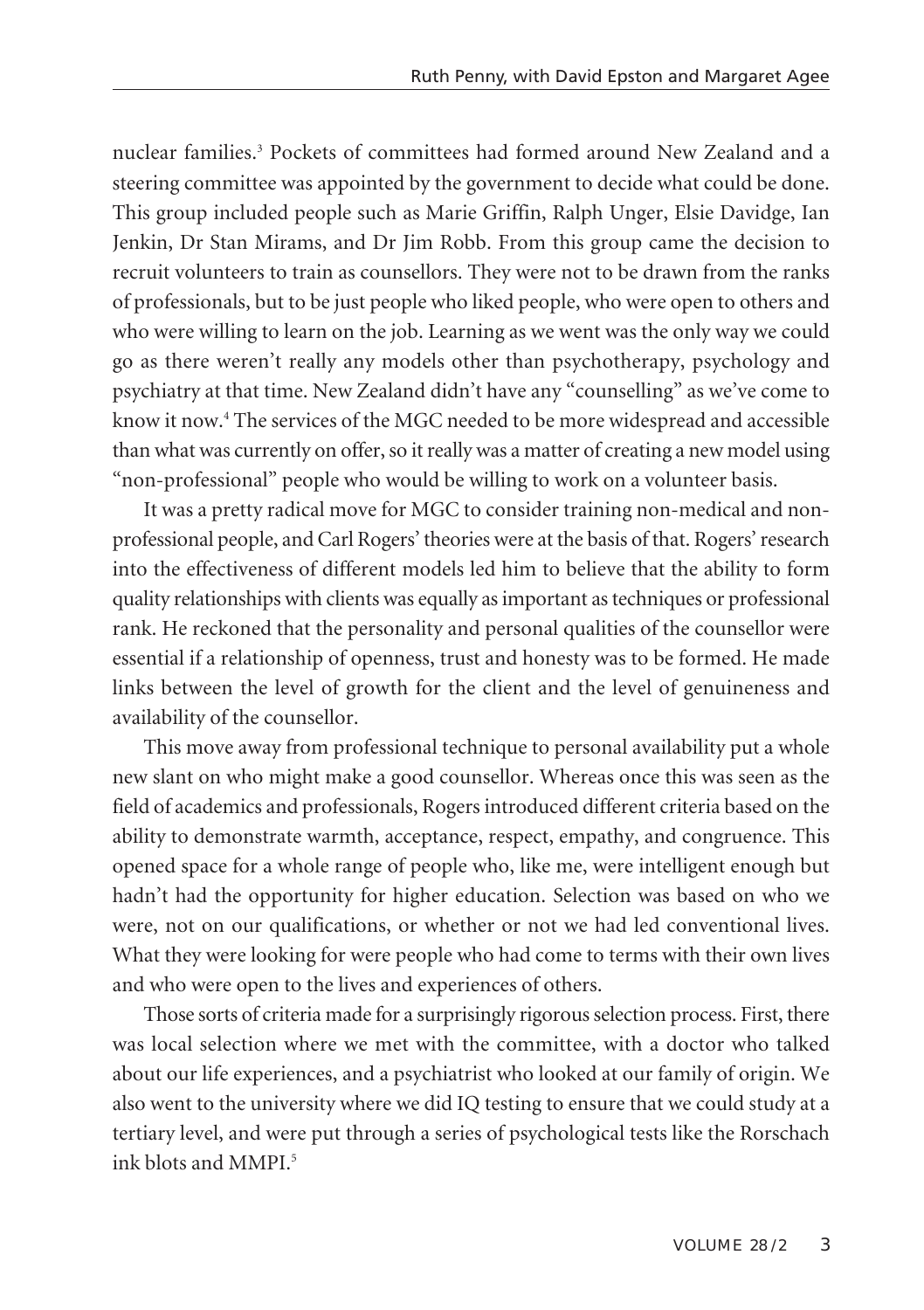If we passed that, the next stage was a selection weekend in Wellington. Once again we had three separate interviews, one looking at present family life, one about family of origin, and a group interview where we were observed for group skills and our capacity for such criteria as tolerance and acceptance of others. That was followed by an interview with a psychologist after he had assessed our test results. The rest of the weekend was spent in groups discussing case studies. Of course, there were "plants" in the group—competent people who were watching our interactions and listening to what we said and the attitudes we expressed, to see if you were dogmatic or whether you seemed at ease with different sorts of cultures. We didn't know that at the time, as all of usin the groupwere strangersto one another. With a selection processthat thorough, it became obvious who would be suited and who wouldn't—some hadn't a clue really.

It probably seems strange these days that such rigorous demands would be put on people who were working on a volunteer basis. It didn't seem strange then. In fact, it felt like a privilege to me to be offered this opportunity, and I really liked the idea that it wasn't going to cost me anything to get an education.

There was a huge stock of women who were married and unemployable, and a climate where many men felt devalued if their wives went out to work. So, for women whoweren't into bridge or golf andwhowanted something useful to do, voluntarywork was ideal. Not surprisingly, most of the candidates were women, though there were a few men, mostly teachers or clergymen.

Much of the training took the form of residential weekends in Wellington, and that was pretty exciting for a suburban mother! Of course, to be able to do that with three children at home required a supportive partner who was willing to take overthe reins, and that certainly wasn't the social norm.

Training also took place in local training groups, doing case studies, and reading extensively. After the second weekend in Wellington, we were allowed to see one client per week, and for the first year we had one hour of supervision for every hour of client work. It's a very privileged way to learn—rather like an apprenticeship.

Because there weren't counsellors as such in New Zealand at that time, our first trainers and supervisors were psychiatrists and psychotherapists. Rogerian principles were the basis, but the flavour was distinctly psychotherapeutic in terms of individual, long-term clients. There was no model for joint work, so when we first started seeing clients as MG counsellors, we had no idea of working with couples. I would see the wife and someone else would see the husband. Both counsellors would make very good relationships with their clients and we couldn't understand why, when these two very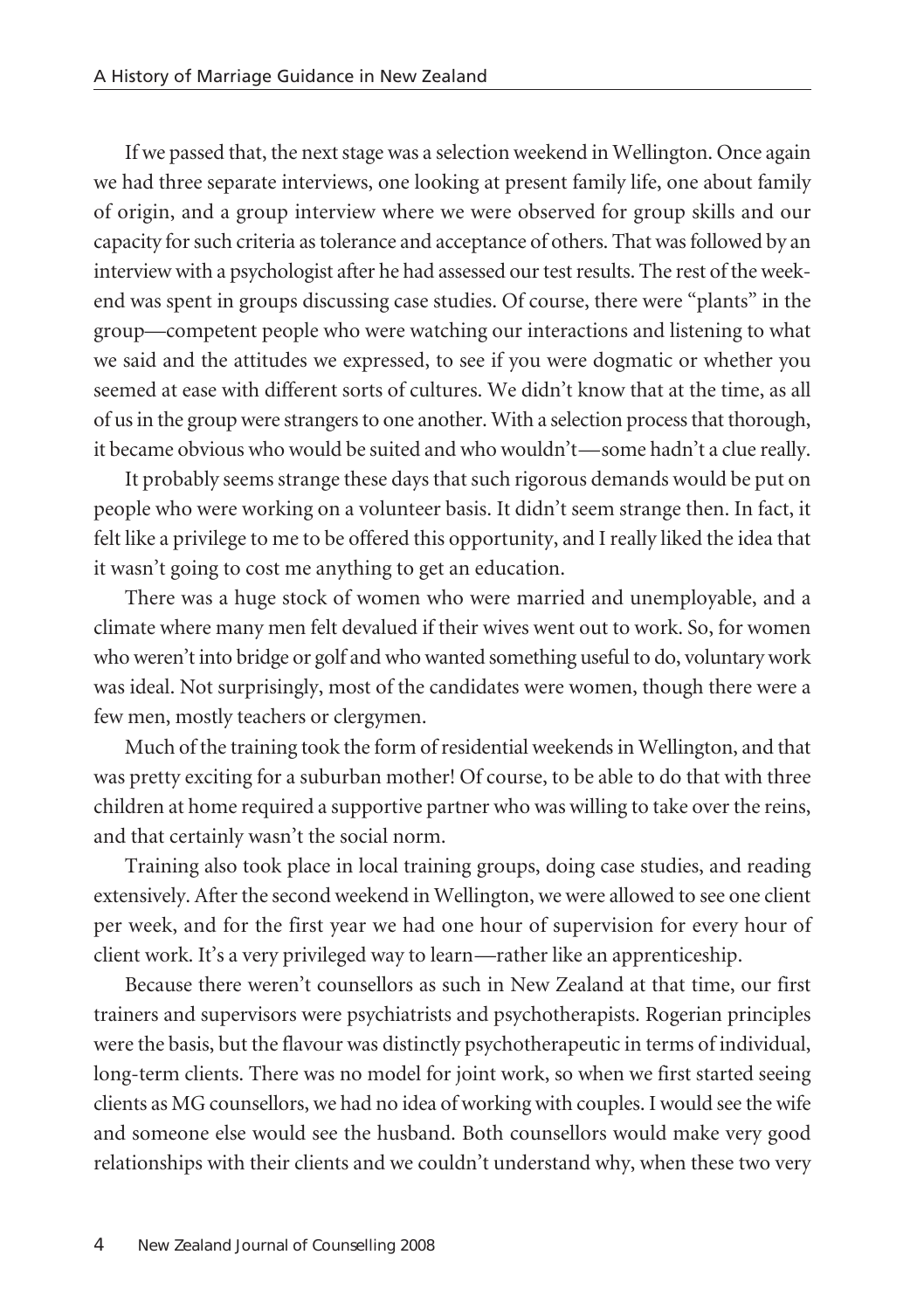nice people got together, they weren't the same at all. What happened is that we each became advocates for our own client and couldn't make any sense out of each other's case notes. After a few months we realised that approach wasn't working so we decided to try a foursome. Well, that was a spectacular disaster! Both counsellors would be standing up for their clients, and it would be like two people with their lawyers and four people fighting instead of two.

It probably took about a year before Auckland counsellors started experimenting with joint counselling. It really was experimental. There were no models to follow for meeting with couples. Even internationally, the only people we knew of doing joint counselling were at the Tavistock Clinic in London. So it was about finding our own way, and all the different MGC branches were trying new and innovative things and reporting back their findings to the head office in Wellington. We take couple counselling so much for granted now, that it's hard to imagine it's being totally unknown 40-odd years ago.

Over the first few years, a counselling model different from psychotherapy began to evolve. Carl Rogers' theories opened the doorto different practitioners, and working with couples brought in a different emphasis. The focus moved off the two individuals and instead was given to the interaction and relationship between them—the "invisible client." Attending to the relationship rather than the individual required quite different skills, and newly emerging Gestalt practices became very useful here, especially immediacy skills and the understanding that what takes place in the counselling room is likely to be a microcosm of the couple's lives.

However, there was still an expectation that we would work long term with our clients. The fact that they didn't pay facilitated the possibility of that. It was only a few years later that it was decided that people should make some sort of financial contribution, no matter how small, to encourage commitment to the process.

When we were first trained, the goal of counselling was seen as being "insight". It was assumed that insight alone would lead to change, but we began to discoverthat, in fact, it didn't always. Insight might happen, but behaviour remained the same. About that time, behavioural counselling and Gestalt emerged and we all leapt on that and began merging Rogerian philosophies with other therapies.

The next big change occurred when the Matrimonial Proceedings Act became legislation in 1968, and the Domestic Proceedings Act in 1970. A number of counsellors were appointed as Court Conciliators, and the courts allowed couples three free counselling sessions if they were having difficulty coming to a settlement agreement.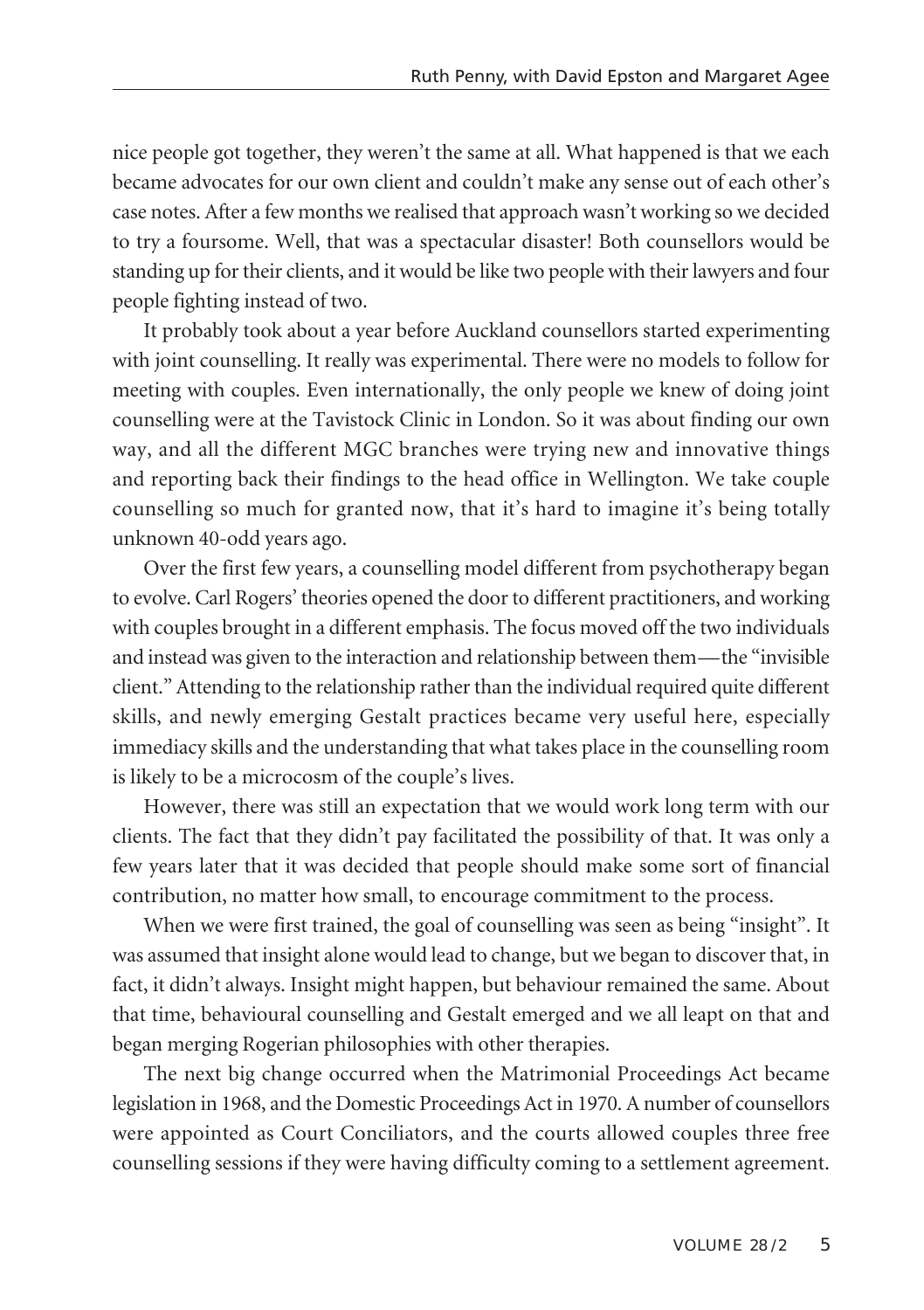That brought about a huge learning curve because, with only three sessions, there was an urgency to get results. The counselling process, of necessity, became much more targeted and more succinct. There came to be more emphasis on the "here and now," on the goals of the client, and on what needed to happen for change to occur. Whereas earlier, it was common to see your clients for six months, now supervisors would question what you were doing if there was not noticeable progress after six sessions. What happened was that the techniques that worked in Court Conciliation then filtered into general counselling situations. I guess you can't help but use new tools when you find them to be valid. I personally think that Court Conciliation changed the whole philosophy of couple counselling because it offered something quite different from psychotherapy—and it worked!

While all these developments and changes were happening in the counselling field, MGC was also making inroads into education. Tutors started going into schools and taking classes on relationships, self-awareness, and sexuality. This started around the late 1960s and continued until legislation came in that said only trained teachers could take the subjects. This was another area that grew and changed as it went on.

Initially this programme was only taken with students who were at UE level [now Year 12]. Then it was discovered that the "at-risk" kids who left school at fifteen missed out. It gradually began to be run for younger and younger secondary students. Then it was recognised that some intermediate school kids were already sexually active, so the programme kept being offered to younger students until it was running even in the primary schools. While this was happening, the focus was also coming back to parents and their role, so gradually MGC tutors began to do more community work, such as pre-marriage courses.

MGC later became Relationship Services, <sup>6</sup> and isin many ways now a very different organisation. The days of a few pioneering volunteers are long gone. Many of those original members are dead now. Many of their innovative discoveries and insights are now so commonplace that their "radical" nature is all but forgotten.

Many things have changed. There are skills, models, philosophies, and knowledges available now that were unknown when we started, and counselling itself no longer suffers under the stigma it once did, either for the client or for the counsellor. With demand forservices constantly increasing, counselling has once again become the work of professionals.

My personal hope isthat the need for qualifications and academics will not take the place of personal integrity and genuineness in the counsellor. Carl Rogers' core values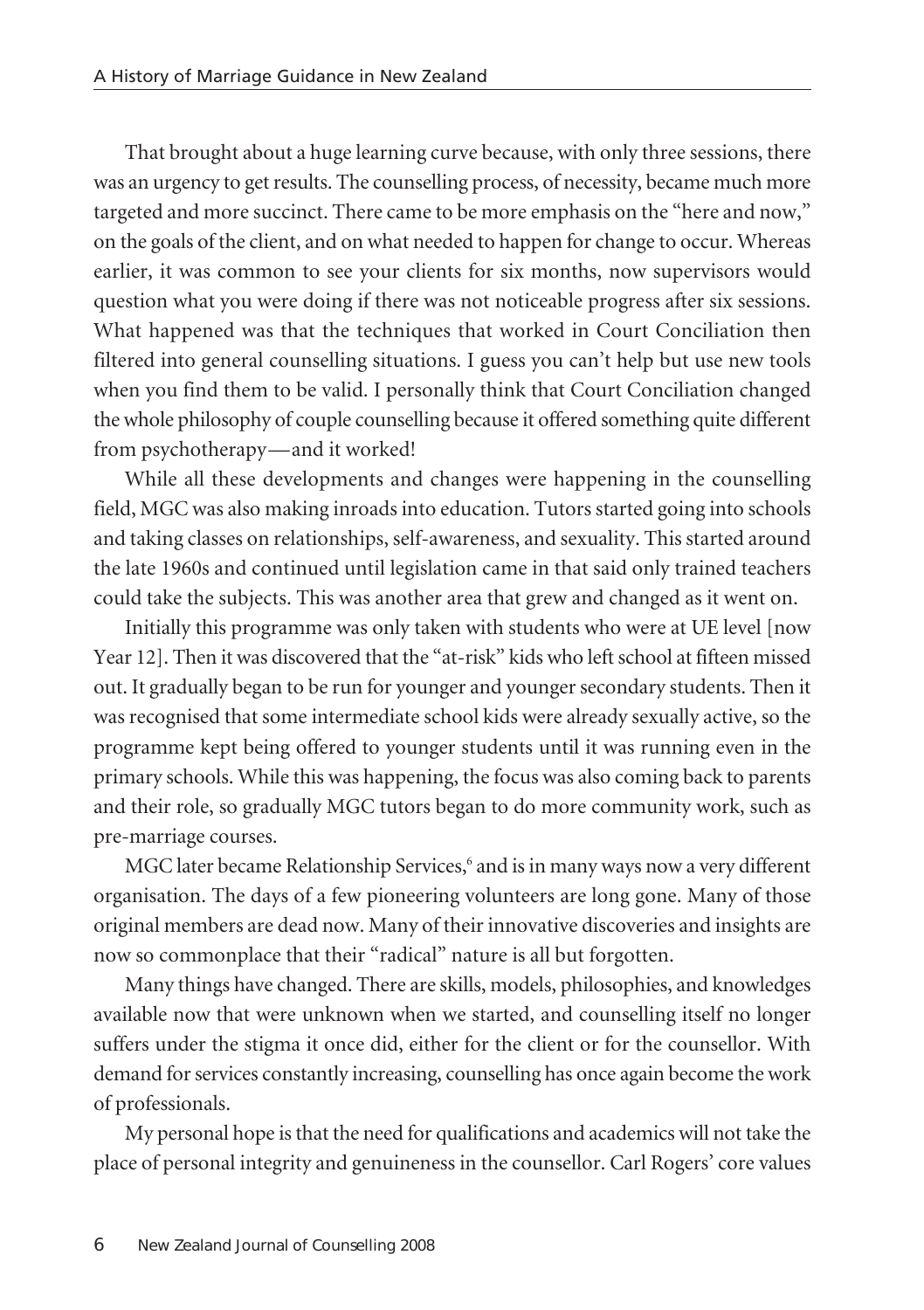of warmth, respect, availability, empathy, and congruence are harder to teach than techniques and skills, but I remain a firm believer that it is the quality of relationship that heals, and that quality is determined by who we are, not by what we know.

As I become older I worry less about using the academically approved words and being politically correct. At bottom line, for me, counselling is about relationship, and relationship is about love. In my later years, Rogers' phrase "unconditional positive regard" came more and more to sit in my head as a synonym for "love". We get afraid of the word "love" and the exploitation and confusion that can come with that word. Let us never forget that within the nature of that word itself also lies the greatest key to healing, joy, and growth.

#### **In Ruth's own words**

Walking in Esther's footsteps was not an easy path to follow. It's never easy being the child of someone who has been significant in their field of expertise, and initially I avoided counselling because of the sensed expectation to prove myself worthy of wearing Esther's shoes. However, having been brought up from the age of eight with meat, veggies, andCarl Rogers at every meal,Iwassaturatedwith ideas about developing relationships and increasing levels of personal awareness and integrity. From a young age, I saw relationships differently from the way many of my peers did. Settled deep inside me because of Mum's example, I came to see people and relationships as sacred and precious, so the friendships I made were deep and few. Many remain the closest friendshipsI nowhave, and it is amazing to see howyears apart have not diminished the levels of love, connection, or support. Experiences of deep, "real" conversations going on around me made me quite inadequate at party small-talk until I discovered my "sanguine" side, and have been a party animal ever since.

I cannot think of a time when I saw Esther treat anyone with anything less than exquisite care and graciousness, whether that person was a friend, a checkout operator, or a child she met on the beach. The benchmark for "non-possessive love" that Esther embraced from Carl Rogers never faltered in her professional or private life. Her constant, daily habit of asking herself, "What would Love do? How would Love respond?" shaped her day-to-day living and relating, and this is the greatest inheritance she has passed on to me.

Esther always believed that there was a source of Love greaterthan herself, and she learned early what it meant to allow herself to lean in to that and rest in the knowledge that where her resources and patience ran out, there was a Love that would hold both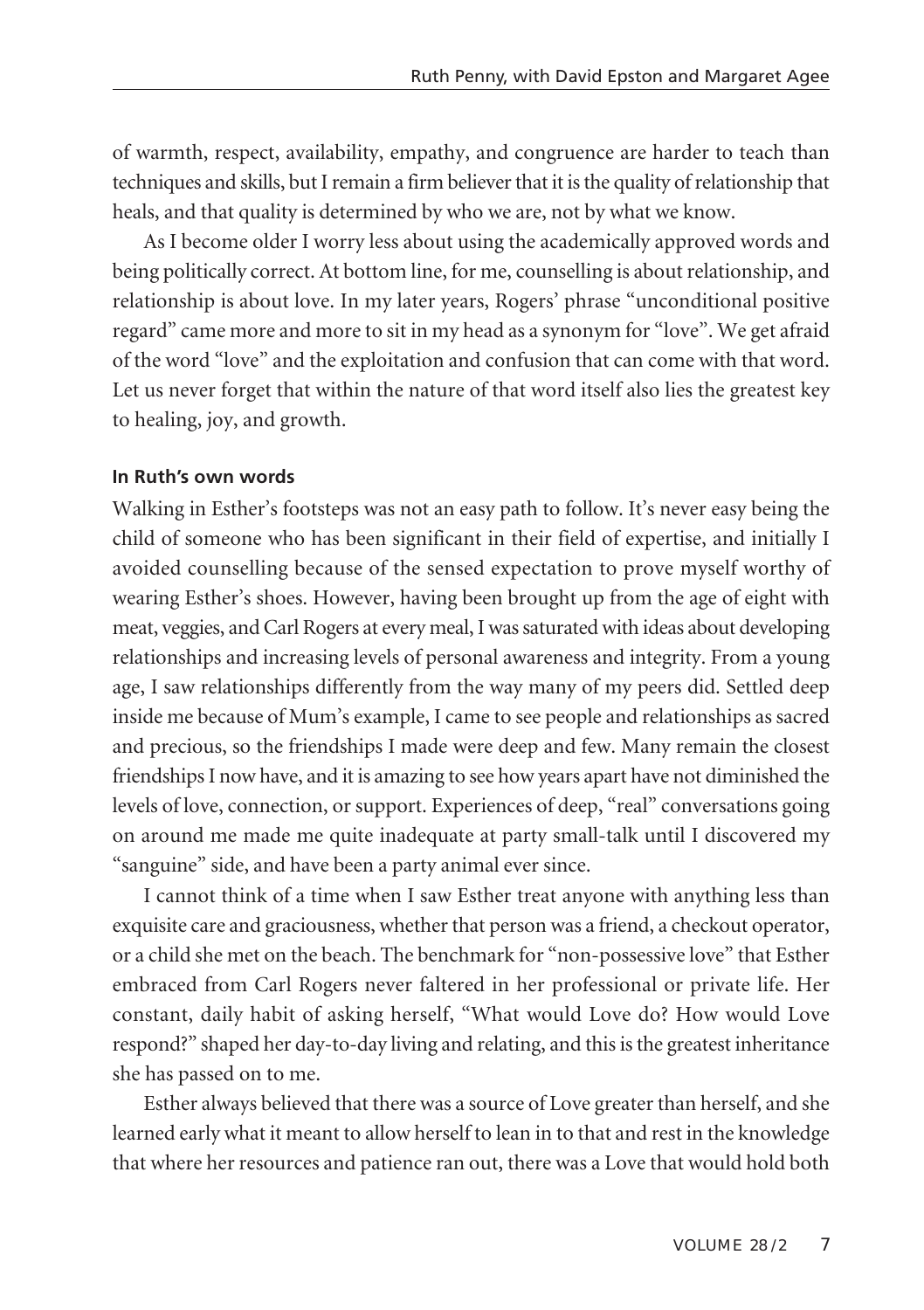herself and the person she was with. That knowing brought a profound sense of peace, both to her professional and private lives.

It has only been in the last fifteen years or so that Esther's "knowing" has become my own, and I cannot begin to explain the depth of change that has made in my client work, or the depth of peace it offers me as I face the inevitable goodbyes I am having to say to clients, friends, and family. I can trust this "holding Love," knowing that I might be out of the picture, but the source of Love will remain undiminished and unfailing.

I learnt and experienced a great deal about active listening skills and communication techniques just by being around a master craftswoman. However, the greatest legacy that she passed on to me is a philosophy, a way of being, and a set of attitudes about people and about life.

For all her warmth and gentleness, Esther was also a fiery, stroppy pocket-dynamo, who would fight tenaciously for the values and beliefs she held most sacred. She was unshakeable in her belief that love would find a way to release the intrinsic goodness that people carry within themselves. Her constant affirmation of people and her ability to see what was below the surface taught me that we see what we learn to look for. I began my life looking into others for what might hurt me. Somewhere along the line, Esther's mantra has steered my vision to look for what is good, for what can be admired and respected, and for what flashes I see of "holding love." I cannot believe how liberating this has become, or how much more richly I now see the world and those I share it with.

All my life, Esther modelled an amazing generosity in theway she would give of herself to other people. It is a rare quality and it is lovely. I think I've had that passed on to me as well, along with Esther's resilience, that can take the hard knocks and the disappointments that are inevitable at times when you commit yourself to people who have been profoundly hurt. Here's where Esther's mantra that "love will find a way," and her example of finding love greater than oneself, has become my personal life-source in both my relationships and in my ability to face death without fear or regret.

So what legacy might I leave? Some deeply treasured relationships where I know that the seeds of my own and Esther's values have been planted deeply and nurtured well. There was a blessing service arranged for me last week which I was too sick to attend, but my friends were there and were asked to come forward and stand in my place. For me, the liberating realisation, when I heard this, was the certainty that when I die, these people who have invested in my life, as I have invested in theirs, will in fact stand in my place and pick up my mantle.